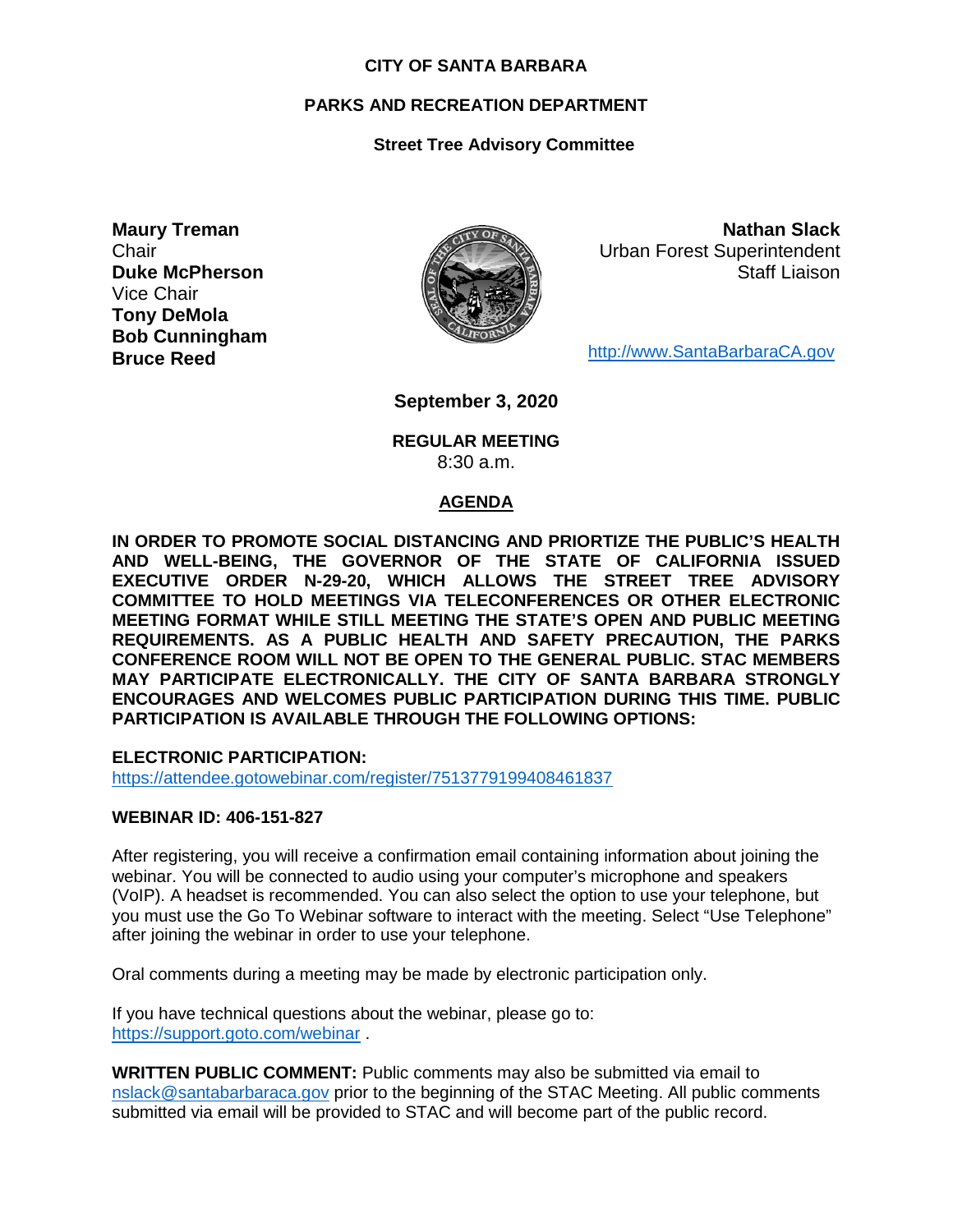**PUBLIC COMMENT:** Public comment on matters not listed on the agenda will occur at the beginning of the meeting. Members of the public wishing to speak must "raise their hand" in the GoToWebinar platform by selecting the virtual hand icon, which is generally located on most devices in the upper right hand corner of the screen. When persons are called on to speak, their microphone will be activated and they will be notified to begin speaking. Each speaker will be given a total of one minute to address the STAC.

**PUBLIC COMMENT ON AGENDIZED ITEMS:** Members of the public wishing to speak on a matter on the agenda must "raise their hand" in the GoToWebinar platform by selecting the virtual hand icon during the presentation of that item. The "raise hand" icon is generally located on most devices in the upper right hand corner of the screen. When persons are called on to speak, their microphone will be activated and they will be notified to begin speaking. Each speaker will be given a total of one minute to address the STAC.

## **PUBLIC INFORMATION**

Materials related to an item on this agenda submitted to the Street Tree Advisory Committee after distribution of the agenda packet are available for public inspection in the Parks Division Office located at 402 E. Ortega Street, Santa Barbara, CA 93101, during normal business hours.

# **CALL TO ORDER**

# **ROLL CALL**

# **CHANGES TO THE AGENDA**

# **APPROVAL OF MINUTES**

A. Regular Meeting July 2, 2020

## **MEMBER AND STAFF COMMUNICATIONS**

- A. Parks and Recreation Commission actions
- B. Enforcement update

## **NEW BUSINESS**

# **TREE REMOVAL CONSIDERATIONS**

# **STREET TREES**

1. 3121 Calle Fresno – *(2) Washingtonia robusta,* Mexican Fan Palm *(street trees)* and *(1) Washingtonia robusta,* Mexican Fan Palm *(setback tree)* – Elizabeth Murphy

# **SETBACK TREES**

- 2. 2934 Lomita Rd. *Cedrus deodara,* Deodar Cedar Marilyn Goldman
- 3. 1033 Laguna St. *(4) Pinus canariensis,* Canary Island Pine Canary Island Pine

## **STREET TREE MASTER PLAN**

- 1. 200 block of W. Pueblo request for co-designation Staff
- 2. All of Kowalski Ave. request for co-designation Staff

## **OLD BUSINESS**

1. All of San Miguel Ave. – request for co-designation – STAC

## **ADJOURNMENT**